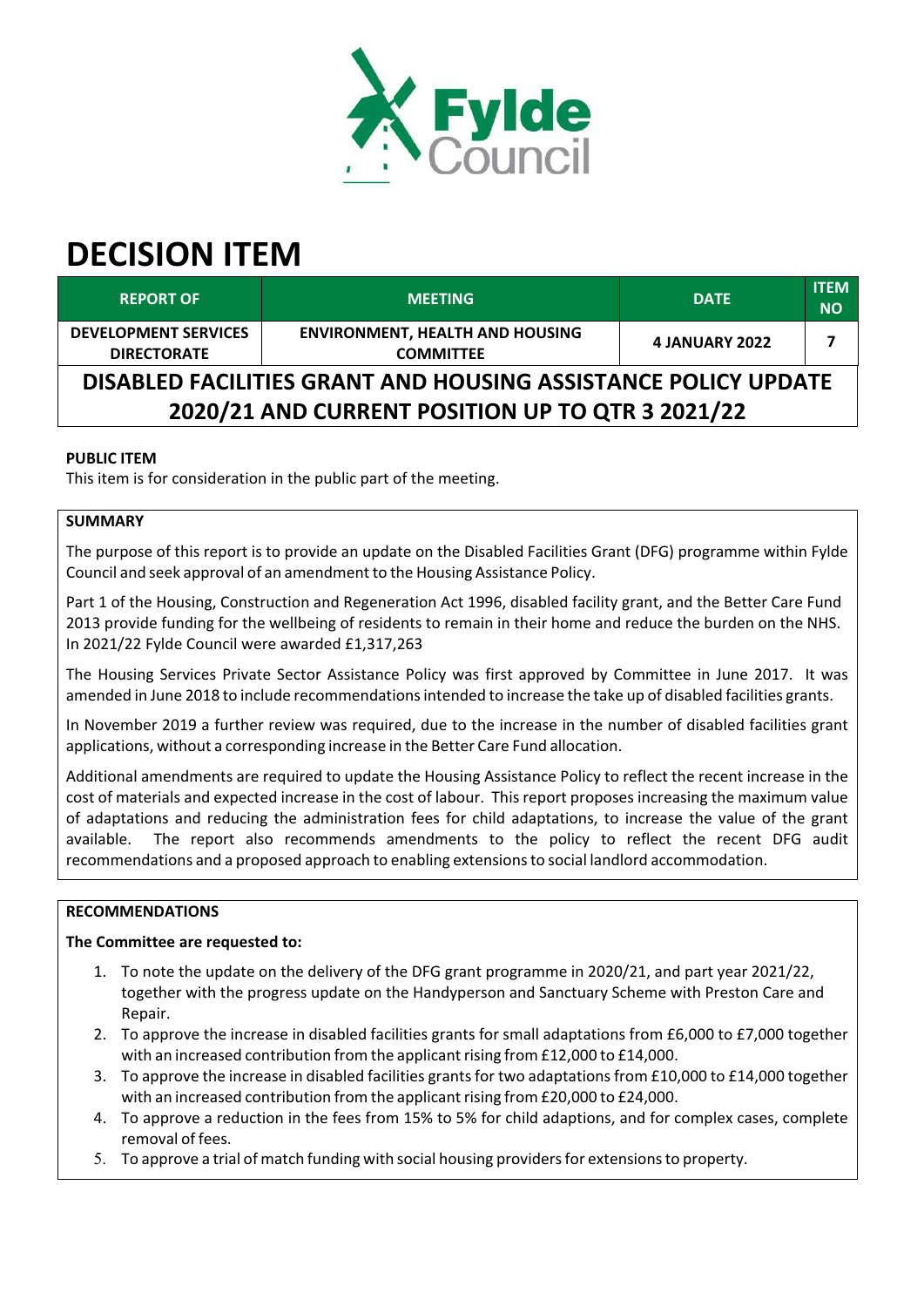# **SUMMARY OF PREVIOUS DECISIONS**

The Housing Assistance Policy which introduced adaptation grants can be found here and was approved at Environmental, Health and Housing Committee on the 20th ofJune 2017: Housing [Services](https://fylde.cmis.uk.com/fylde/Document.ashx?czJKcaeAi5tUFL1DTL2UE4zNRBcoShgo=79hr9xixRFSIWP6AFSE4XKTi%2fZ5b9hOMbewLQ2tX0kRDuc3IyHfGUQ%3d%3d&rUzwRPf%2bZ3zd4E7Ikn8Lyw%3d%3d=pwRE6AGJFLDNlh225F5QMaQWCtPHwdhUfCZ%2fLUQzgA2uL5jNRG4jdQ%3d%3d&mCTIbCubSFfXsDGW9IXnlg%3d%3d=hFflUdN3100%3d&kCx1AnS9%2fpWZQ40DXFvdEw%3d%3d=hFflUdN3100%3d&uJovDxwdjMPoYv%2bAJvYtyA%3d%3d=ctNJFf55vVA%3d&FgPlIEJYlotS%2bYGoBi5olA%3d%3d=NHdURQburHA%3d&d9Qjj0ag1Pd993jsyOJqFvmyB7X0CSQK=ctNJFf55vVA%3d&WGewmoAfeNR9xqBux0r1Q8Za60lavYmz=ctNJFf55vVA%3d&WGewmoAfeNQ16B2MHuCpMRKZMwaG1PaO=ctNJFf55vVA%3d) Private Sector [Assistance](https://fylde.cmis.uk.com/fylde/Document.ashx?czJKcaeAi5tUFL1DTL2UE4zNRBcoShgo=79hr9xixRFSIWP6AFSE4XKTi%2fZ5b9hOMbewLQ2tX0kRDuc3IyHfGUQ%3d%3d&rUzwRPf%2bZ3zd4E7Ikn8Lyw%3d%3d=pwRE6AGJFLDNlh225F5QMaQWCtPHwdhUfCZ%2fLUQzgA2uL5jNRG4jdQ%3d%3d&mCTIbCubSFfXsDGW9IXnlg%3d%3d=hFflUdN3100%3d&kCx1AnS9%2fpWZQ40DXFvdEw%3d%3d=hFflUdN3100%3d&uJovDxwdjMPoYv%2bAJvYtyA%3d%3d=ctNJFf55vVA%3d&FgPlIEJYlotS%2bYGoBi5olA%3d%3d=NHdURQburHA%3d&d9Qjj0ag1Pd993jsyOJqFvmyB7X0CSQK=ctNJFf55vVA%3d&WGewmoAfeNR9xqBux0r1Q8Za60lavYmz=ctNJFf55vVA%3d&WGewmoAfeNQ16B2MHuCpMRKZMwaG1PaO=ctNJFf55vVA%3d) Policy

The Policy was amended to extend the availability of adaptation grants and agreed by the Environmental, Health and Housing Committee on 5 June 2018: Housing Services Private Sector [Assistance](https://fylde.cmis.uk.com/fylde/Document.ashx?czJKcaeAi5tUFL1DTL2UE4zNRBcoShgo=5my7AT5NDHLmKkozkp6SlrGN9ergdsi6UwJr3aVnpfNqr6kplxeBEQ%3d%3d&rUzwRPf%2bZ3zd4E7Ikn8Lyw%3d%3d=pwRE6AGJFLDNlh225F5QMaQWCtPHwdhUfCZ%2fLUQzgA2uL5jNRG4jdQ%3d%3d&mCTIbCubSFfXsDGW9IXnlg%3d%3d=hFflUdN3100%3d&kCx1AnS9%2fpWZQ40DXFvdEw%3d%3d=hFflUdN3100%3d&uJovDxwdjMPoYv%2bAJvYtyA%3d%3d=ctNJFf55vVA%3d&FgPlIEJYlotS%2bYGoBi5olA%3d%3d=NHdURQburHA%3d&d9Qjj0ag1Pd993jsyOJqFvmyB7X0CSQK=ctNJFf55vVA%3d&WGewmoAfeNR9xqBux0r1Q8Za60lavYmz=ctNJFf55vVA%3d&WGewmoAfeNQ16B2MHuCpMRKZMwaG1PaO=ctNJFf55vVA%3d) Policy V2.1

The policy was amended to include the handyperson and sanctuary scheme agreed by the Environmental, Health and Housing Committee on 15<sup>th</sup> June 2021: <mark>Fylde Council 'Handy Person and [Sanctuary](https://fylde.cmis.uk.com/fylde/Document.ashx?czJKcaeAi5tUFL1DTL2UE4zNRBcoShgo=pZYyMYVD9qxjqQfLJueejwNKN8RXTudmL8zc%2b6PGhXWVNn9qjzZZtw%3d%3d&rUzwRPf%2bZ3zd4E7Ikn8Lyw%3d%3d=pwRE6AGJFLDNlh225F5QMaQWCtPHwdhUfCZ%2fLUQzgA2uL5jNRG4jdQ%3d%3d&mCTIbCubSFfXsDGW9IXnlg%3d%3d=hFflUdN3100%3d&kCx1AnS9%2fpWZQ40DXFvdEw%3d%3d=hFflUdN3100%3d&uJovDxwdjMPoYv%2bAJvYtyA%3d%3d=ctNJFf55vVA%3d&FgPlIEJYlotS%2bYGoBi5olA%3d%3d=NHdURQburHA%3d&d9Qjj0ag1Pd993jsyOJqFvmyB7X0CSQK=ctNJFf55vVA%3d&WGewmoAfeNR9xqBux0r1Q8Za60lavYmz=ctNJFf55vVA%3d&WGewmoAfeNQ16B2MHuCpMRKZMwaG1PaO=ctNJFf55vVA%3d) Scheme Pilot Service'</mark>

| <b>CORPORATE PRIORITIES</b>                                |  |  |
|------------------------------------------------------------|--|--|
| Economy – To create a vibrant and healthy economy          |  |  |
| Environment - To deliver services customers expect         |  |  |
| Efficiency $-$ By spending money in the most efficient way |  |  |
| Tourism – To create a great place to live and visit        |  |  |

# **REPORT**

# **Background**

# **Fylde Council Private Sector Assistance Policy, Disabled Facilities Grant**

- 1. Disabled adaptation grants enable eligible applicants to make changes in their home environment, such as the installation of wet room showers, stairlifts and ramps, which allows them to live more independently in their homes.
- 2. The adaptations brought about by the provision of these grants help to reduce future hospital admissions and assist in reducing the demand for social care. Putting adaptations in place also allows for more effective discharge from hospitals as residents are able to return to their homes knowing that adjustments are to be/have been put in place.
- 3. It is common for disabled facilities grant applicationsto be multi‐faceted, for example, to include as a part of the same application ramp access, wet room (or level access showers) and stair or through floor lift.
- 4. In June 2018, the Environment, Health and Housing Committee approved amendments to the policy with recommendationsintended to increase the take up of Disabled Facilities Grants, these included:
	- a. To remove the 'test of resources' where 2 adaptations are required costing under £10,000;
	- b. To remove the 'test of resources' from adaptations requested by an Occupational Health Therapist where equipment is procured by Lancashire County Council;
	- c. To increase the grant award by up to £20,000 above the Disabled Facilities Grant maximum of £30,000 to carry our eligible work identified by as Occupational Health Therapist.
- 5. In November 2019, a review of the amendments from June 2018 was required to consider the increase in the number of disabled facilities grant applications, without a corresponding increase in the Better Care Fund allocation. These included:
	- a. For a single adaptation of a value of up to £6,000: The standard means test is carried out and, if the applicant would have a contribution of £12,000 or more towards the cost of the work, they would be ineligible for grant aid.
	- b. For two adaptations up to a value of £10,000: The standard means test is carried out and, if the applicant would have a contribution of £20,000 or more towards the cost of the work, they would be ineligible for grant aid.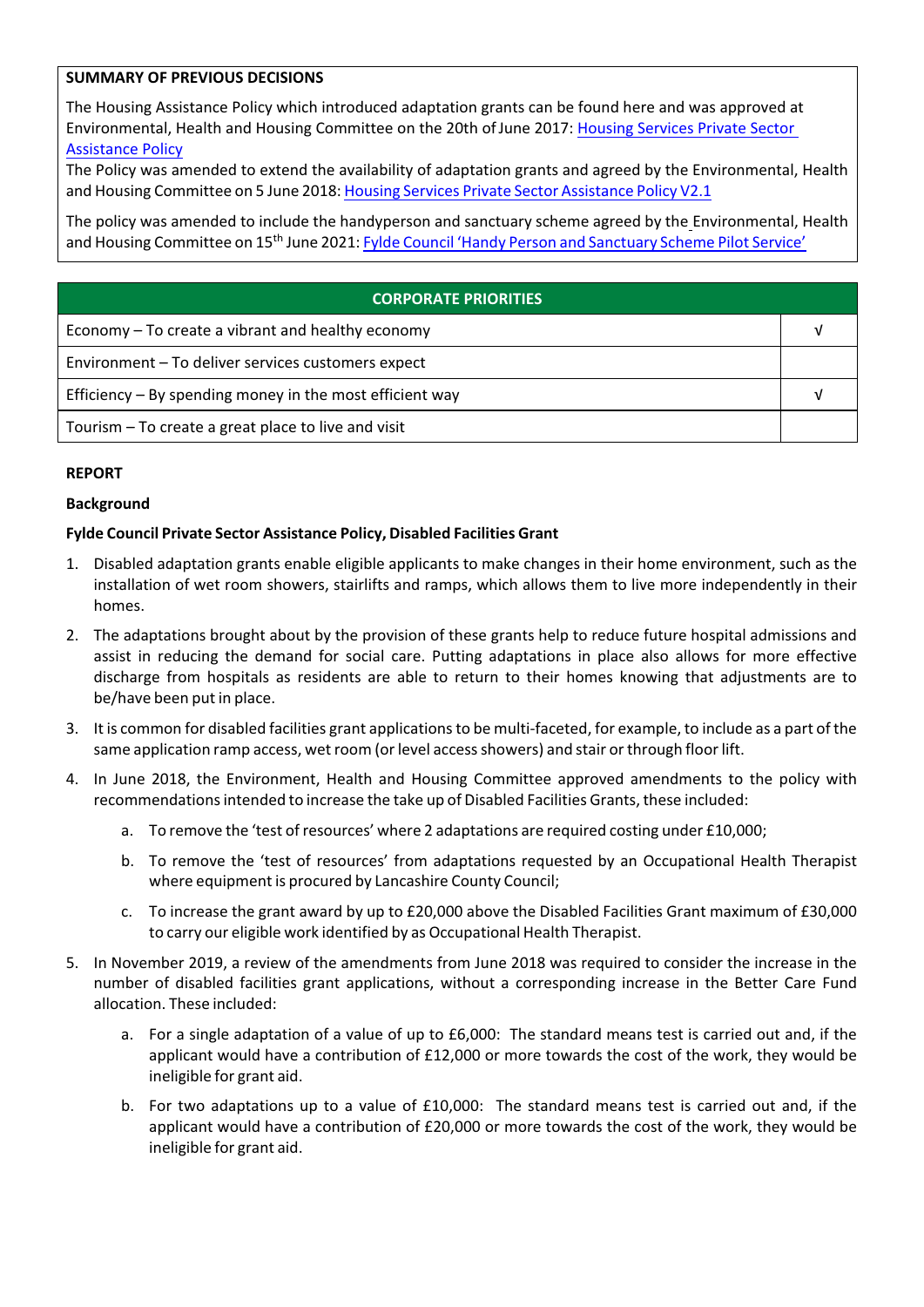#### **Increasing the value of adaptations**

- 6. Rising costs in fuel, materials, and energy, together with difficulties in sourcing materials and contractor availability are placing increased pressures on this area of activity.
- 7. The maximum disabled facilities grant award is £30,000. However, there is a need to review this maximum award to consider the additional cost pressures.
- 8. Additionally, adaptations for children are usually the most complex and can be more costly. The council sets fees for processing DFG grants that are currently set at 15%. One option is to reduce the fees charged on the aforementioned adaptationsto increase the value of the grant award.
- 9. The first proposal is to reduce fees to 5% for an adaptation for children, and to waive the fees in more complex cases. This will increase the value of the grant enabling works to be carried out without having to rely on discretionary paymentsfor unforeseen additional works orto have to submit a further DFG application.
- 10. During 2020/21 there were 10 adaptations for children, one of which was complex. The total grant funding spends for adaptations for children in 2020/21 was £121,711.
- 11. The second proposal is to increase the maximum grant value available for a single adaptation from £6,000 to £7,000. For households who are expected to contribute, this will be increased from a maximum of £12,000 to £14,000, depending on the meanstest.
- 12. The third proposal is to increase the maximum grant value available for two adaptations from £10,000 to £14,000. For households who are expected to contribute, this will be increased from a maximum of £20,000 to £24,000, depending on the meanstest.

# **Extensions work on social housing**

- 13. In the past, council policy has not supported funded extensions to social housing properties. However, recently the service has seen an increase in requests for extensions from social landlords for families with children.
- 14. The proposal is for the council to offer social housing providers an opportunity to match fund to the maximum DFG amount of £30,000 for equipment installation and property extensions.
- 15. It is proposed that the addition of match funding be added to the policy from Registered Social Landlords. In doing this, familiesin social housing can remain in their home without the worry of having to relocate.

#### **DFG Audit 2021 recommendations**

- 16. A recent DFG audit conducted by MIAA, the council's internal audit provider, rated the service as good. However, there were a number of recommendations required to improve the Policy.
- 17. The first recommendation was that the policy regarding the register of land charges on adaptions of less than £5,000 be reworded. The previous policy referred to owner occupiers but excluded tenants and housing associations.
- 18. As a result, the policy now includes, "If a DFG exceeds £5,000 then the council will register a Local Land Charge for the amount above this, up to a maximum of £10,000. However, a local land charge will not be registered on properties that are rented from a private landlord, or a housing association".
- 19. The second recommendation was to clearly define the approach to non-essential works that are recommended by the Occupational Therapist. The council will now consider nonessential work, but only in exceptional circumstances and on a case‐by‐case basis.
- 20. The relevant section of the existing Housing Assistance Policy has been amended to reflect the proposed change (page 7) and isincluded as Appendix 1 to thisreport.
- 21. The third recommendation is to clearly define at Officer level approval of discretionary payments above the maximum grant value of £30,000. This is now clearly defined within policy as the Housing Services Manager in consultation with the Head of Housing and Planning.
- 22. The fourth recommendation was to replace the timeframe in which adaptations would be completed to be in line with the Housing Grant Construction and Regeneration Act 1996 ‐ this being 12 months.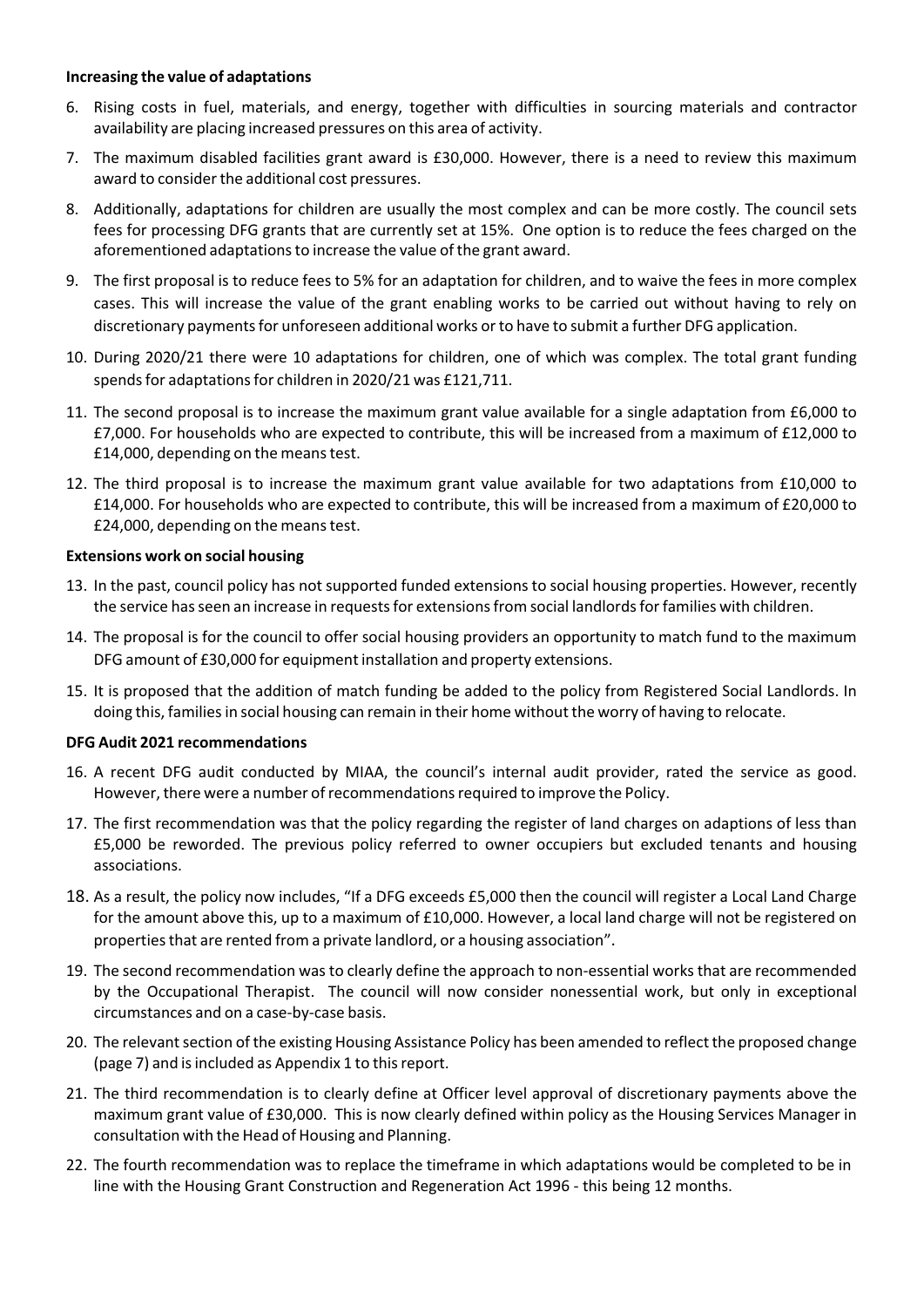# **Handyperson and Sanctuary Scheme with Preston Care and Repair**

- 23. In July 2021, a 'Handyperson and Sanctuary Scheme Pilot service' was introduced in Fylde for 12 months in orderto gauge the level of demand forthe service and to inform a formal procurement of the service in 2022.
- 24. Preston Care and Repair were awarded the contract for Minor Aids and Adaptations within Fylde in 2020 by Lancashire County Council (LCC). Thisis a statutory function provided by LCC, Adult Social Care.
- 25. The Handy Person pilot runs alongside the minor aids and adaptations service. The pilot includes a Sanctuary Scheme for clients experiencing domestic abuse, to respond to new duties placed on Local Authorities under the Domestic Abuse Bill 2021.
- 26. Since the launch of the scheme there have been 39 enquires, with 12 during the first quarter. Leaflets advertising the service were circulated to churches, community centres, medical centres, and surgeries and since this promotion began there has been an increase in referrals. Works undertaken include minor works, healthy home checks to improve home safety and security, advice and assistance with larger adaptions and home repair, and practical support to people returning from hospital.

# **Overview ofthe delivery of Disabled Facilities Grants(DFGs) and Adaptation Grants**

- 27. The grants enable eligible applicants to make changes in their home environment, such as the installation of wet room showers, stairlifts and ramps, which allow them to live more independently in their homes.
- 28. The grants have a key role in reducing admission to hospitals, providing safer and more effective discharge from hospital, preventing an increase in demand for social care and delaying or reducing admission to residential care.
- 29. Initial customer requests are taken by LCC and customer assessments are then carried out by occupational therapy teams. Adaptation recommendations are then passed to the council and we undertake casework support, checking the eligibility of customers, undertaking technical surveys, contractor procurement and monitoring the quality of work.

#### **Summary of DFG grant 2020/21**

|                       | 2020/21 BCF allocation   Supplementary funding   Progress |                                 | Housing   Total Better Care Fund |
|-----------------------|-----------------------------------------------------------|---------------------------------|----------------------------------|
| received in June 2020 | allocation 2020/21                                        | <b>Association Contribution</b> | Allocation                       |
|                       |                                                           |                                 |                                  |
| £1,090,401            | £0                                                        | £80.000                         | £1,170,401                       |

#### **Summary of DFG grant 2021/22**

| 2021/22 BCF allocation   Supplementary funding   Progress |                    |                          | Housing   Total Better Care Fund |
|-----------------------------------------------------------|--------------------|--------------------------|----------------------------------|
| received in June 2020                                     | allocation 2020/21 | Association Contribution | Allocation                       |
| £1,237,227                                                | £0                 | £80.000                  | £1,317,227                       |

- 30. The Better Care Fund Allocation remained static at £1,090,401 in 2020/21. This allocation increased by £146,826 for 2021/22 at £1,237,227.
- 31. From 1/04/2021 and 30/11/2021 the service has awarded £899,859 of the funding. The service is confident that the full BCF allocation will be spent in 2021/22
- 32. There have been 98 approvals between 1/4/2021 and 30/11/2021 which is a decrease of 2020 approvals but an increase on 2019/20.

#### **Conclusion**

- 33. Members are invited to note the contents of the report and update on delivery of the DFG grant programme in 2020/21 and to date in 2021/22, together with the progress of the Handyperson and Sanctuary Scheme delivered by Preston Care and Repair.
- 34. Members are also invited to approve an increase in disabled facilities grants for small adaptations from £6,000 to £7,000 together with an increased contribution from the applicant rising from £12,000 to £14,000;